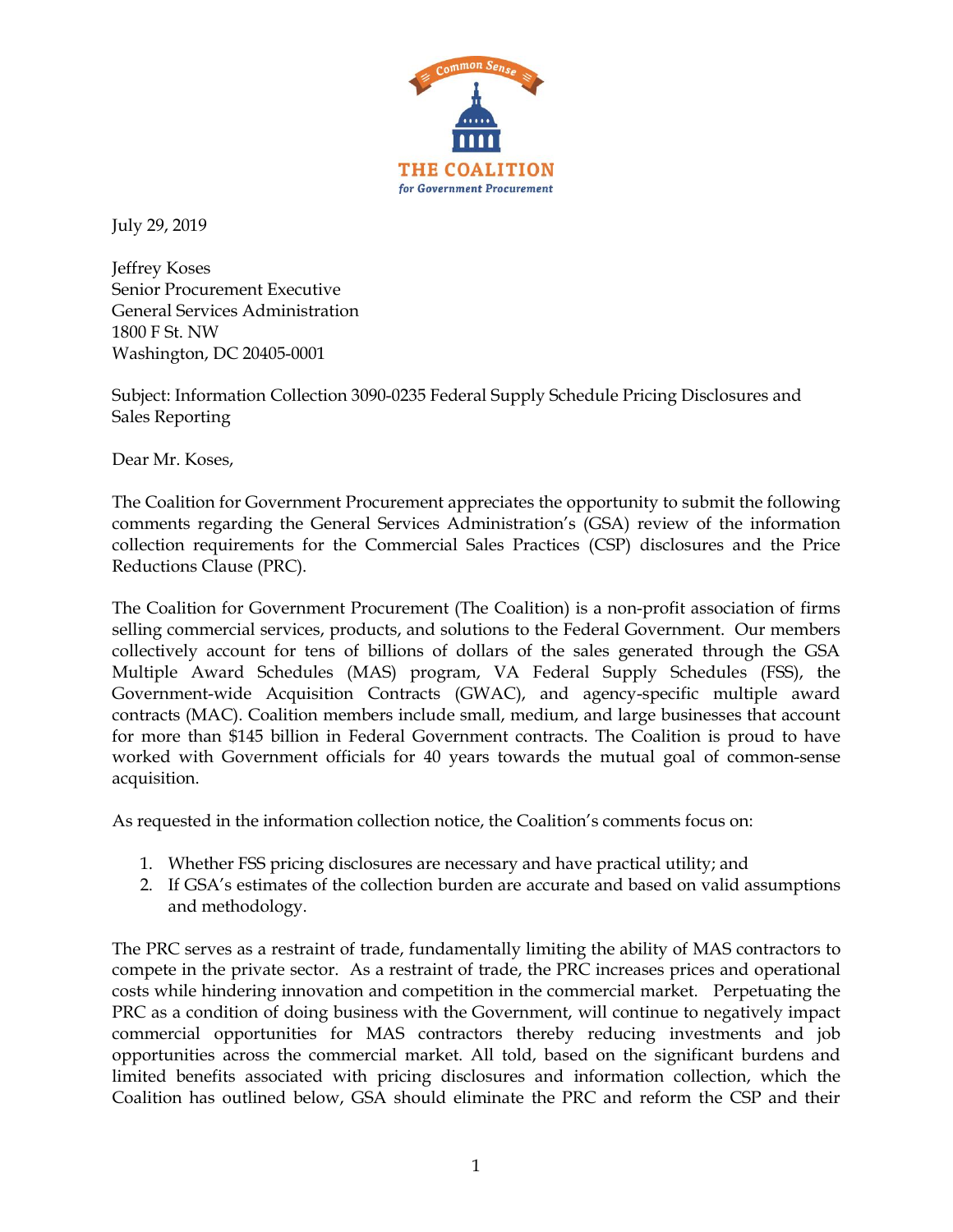pricing policies. Elimination of the PRC is a pro-competition, pro-growth, and pro-jobs opportunity for GSA.

# **I. Background**

The PRC requires that a contractor reduce its Schedule contract price whenever it reduces its price to the commercial customer that was the basis of award. It was originally intended to assure that the Government maintained the benefit of the bargain that it negotiated during the initial Schedule contract award. In a multi-year contract, the PRC assured that Schedule prices and pricing offered in response to subsequent task and delivery orders remained competitive with the current market. The PRC, however, is a response for a time when the MAS program was a mandatory source for all federal agencies, competition at the order level was limited, contractors utilized commercial price lists, and most agencies used the Schedules to purchase commercial products.

The CSP disclosure requires that contractors provide a year of historical data on commercial sales for all products and services offered on the Schedule contract. Disclosure is required regardless of dollar value or terms and conditions. In addition, the CSP instructions require offerors to disclose their standard commercial sales and discounting practices, along with exceptions to such practices. Based on this information, GSA seeks to obtain the offeror's "best" price, which is the "best" price given to the offeror's most favored customer. The CSP disclosure requirement, however, does not account for the fact that there is a competition requirement for many Schedule orders.

## **II. The PRC and CSP Have no Practical Utility and are No Longer Necessary**

The PRC and the CSP requirements no longer have practical utility in today's Schedules program. Pricing under Schedule contracts is driven by competition and market forces, not the PRC and CSP requirements. These compliance and data reporting mechanisms cause significant burdens for Schedules contractors, both in terms of time spent on compliance activities and the costs of those activities. Unfortunately, these investments do not result in increased value for customer agencies or taxpayers.

As a threshold matter, the Coalition is concerned about GSA's information collection notice. Despite the FSS pricing disclosures being one of GSA's most burdensome regulatory actions, the notice did not include an analysis of either the benefits of or the alternatives to these requirements, notwithstanding the fact that both analyses are crucial components of a regulatory impact analysis.

A. Competition and Specific Requirements, not the PRC, are the Driving Forces to Lower Pricing

One of the most significant concerns associated with the PRC is that, despite its intense burden, it has limited utility for the Government. This reality about the PRC has been known and accepted by the procurement community for years. Indeed, over nine years ago, the MAS Advisory Panel found that few circumstances trigger the PRC, and that "[i]n the Panel's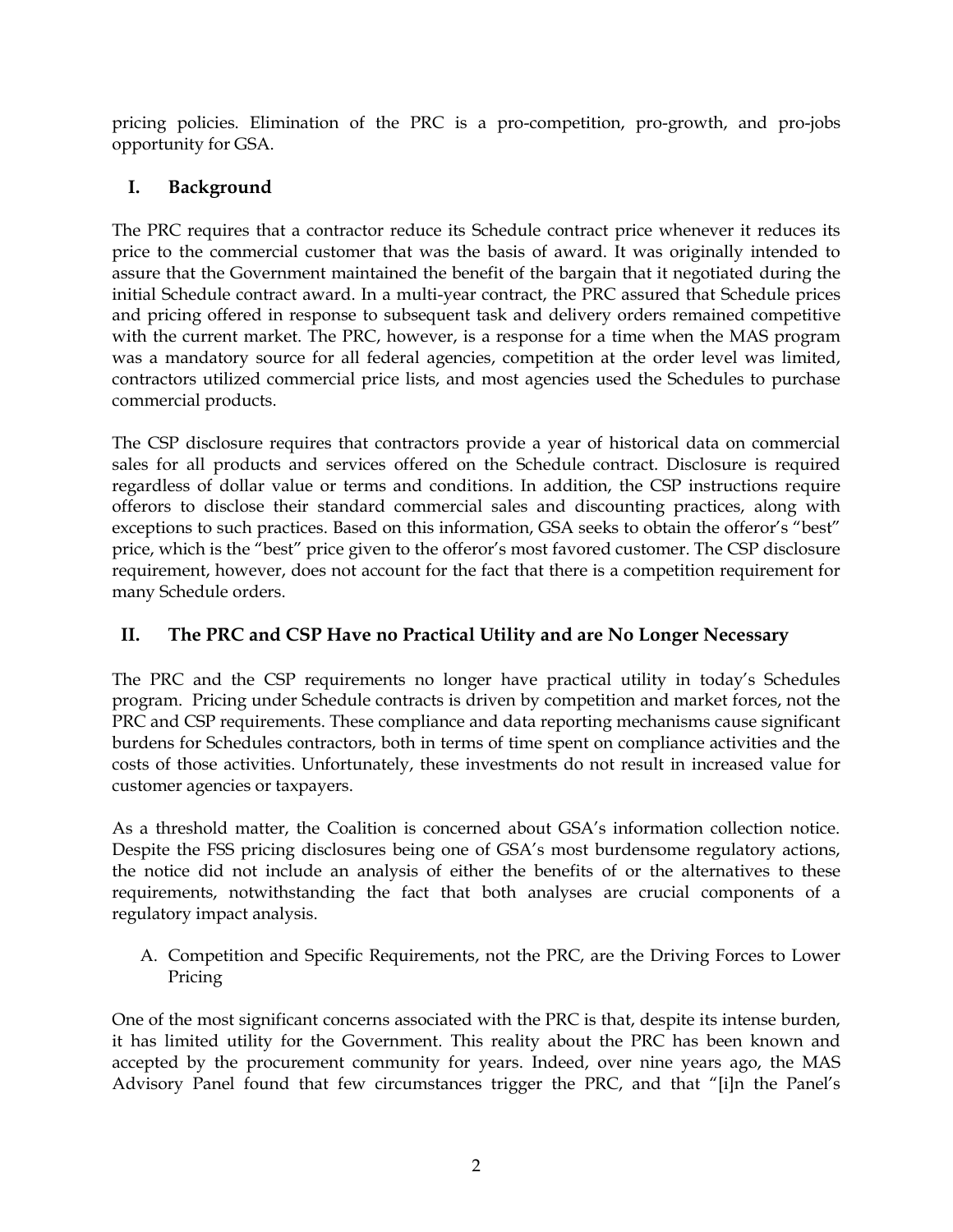opinion, this testimony raised the question of whether the Price Reduction Clause is an appropriate tool for the MAS program."<sup>1</sup>

Furthermore, even GSA, itself, recognized the limited utility of the PRC and noted in its proposed rule on Transactional Data Reporting:

[P]rices are reduced under the voluntary provisions of the price reduction clause as a result of market rate pricing changes, not under the mandatory tracking customer provisions. GSA recently analyzed modifications issued between October 1, 2013 and August 4, 2014 under nine of its [Schedule] contracts…. GSA found that only about 3 percent of the total price reductions received under the price reduction clause were tied to the "tracking customer" feature. The vast majority (approximately 78 percent) came as a result of commercial pricelist adjustments and market rate changes, with the balance for other reasons.<sup>2</sup>

Government and industry agree that competition at the task and delivery order level is the most effective tool for ensuring fair and reasonable pricing. Instead of the PRC, which has limited benefits, the Government should focus on expanding competition for Schedule task and delivery orders.

B. The PRC and CSP are Inappropriate for Services Contracts

In a 2011 plan for analyzing existing rules, GSA noted that the PRC is difficult to apply "to services contracts as services vary considerably unlike commodities and products."<sup>3</sup> The Coalition agrees with this analysis, and our members believe that the PRC and CSP are inappropriate for services contracts. The fact is that the CSP and the PRC simply do not reflect market reality. The CSP assumes that companies have commercial price lists, but pricing for services is driven by competition at the order level in response to a statement of work. This distinction is significant when it is recognized that almost 70 percent of spending on the Schedules is for services, rather than products.

C. The PRC and CSP do not Encourage Agencies to Use the Schedules

The Coalition is not aware of another commercial item contract in the Federal Government that uses the PRC or CSP. Because the Schedules are not mandatory, a decision by customer agencies to use (or not to use) the Schedules is a powerful statement by agency customers about the features they want in a contract. As an example, IT services spending on the GWACs for labor hour and fixed price task orders has increased by more than 75 percent over the last five years, despite the GWACs not containing a PRC or CSP requirement.<sup>4</sup> Similarly, IT services spending government-wide for labor hour and fixed price contracts, excluding the GWACs and Schedules, increased by more than 18 percent.<sup>5</sup> For comparison, IT services spending on SIN

 $\overline{\phantom{a}}$ <sup>1</sup> Multiple Award Schedule Advisory Panel Final Report, February 2010 at 10.

<sup>2</sup> General Services Administration Acquisition Regulation (GSAR); Transactional Data Reporting, March 4, 2015. 80 FR 11619.

<sup>3</sup> Final Plan for Retrospective Analysis of Existing Rules, August 18, 2011. The General Services Administration.

<sup>4</sup> As reported in the Federal Procurement Data System (FPDS)

<sup>5</sup> As reported in FPDS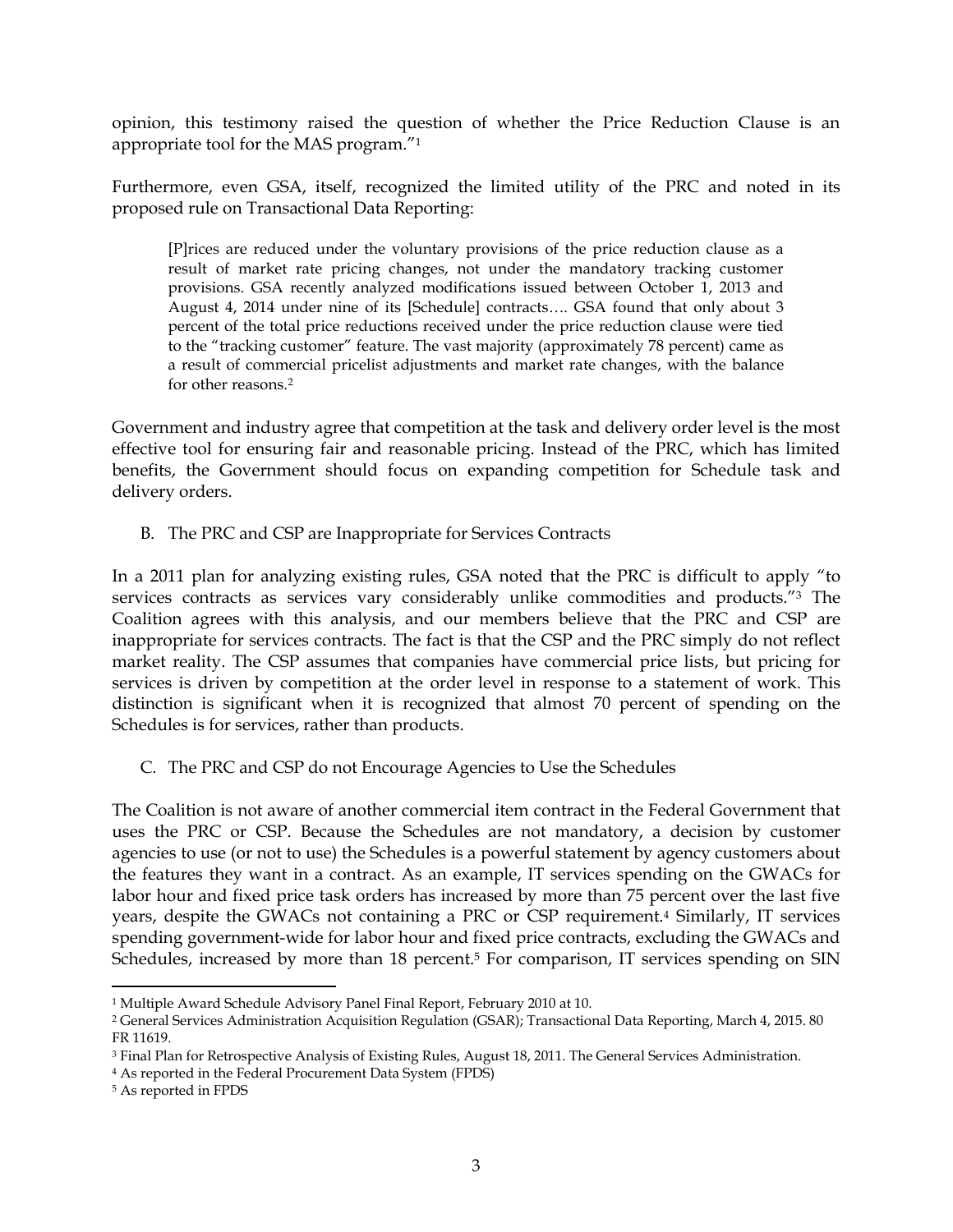132-51 on Schedule 70 has increased 7 percent in that same time period.<sup>6</sup> Government buyers have spoken through their choices, which manifest the fact that they do not see value in having a PRC or CSP.

### **III. PRC and CSP are Burdensome, and GSA's Burden Estimate is Based on Invalid Assumptions**

The burdens posed by the PRC and CSP on Schedule contractors are severe, and GSA's estimate of the burden contains several questionable assumptions that operate to lower the burden. The Coalition has provided an updated burden estimate with valid assumptions.

#### A. GSA's Burden Estimate is Based on Invalid Assumptions

As part of the information collection notice, GSA prepared a burden estimate for the FSS pricing disclosures. A summary of the estimate is included in the table below. According to the analysis, the estimated annual burden for the PRC and CSP is 1.2 million hours or \$94.2 million. GSA's burden estimate was divided into four categories: sales reporting, PRC, CSP disclosures, and audits.

| Category                             | Burden per   | <b>Total Burden</b> | <b>Hourly Rate</b>        | <b>Total Burden</b> |
|--------------------------------------|--------------|---------------------|---------------------------|---------------------|
|                                      | Vendor (GSA) | (GSA)               | (GSA)                     | Cost (GSA)          |
| Sales Reporting                      |              | 111,281             | \$55.19/hour              | \$6,141,614         |
|                                      |              |                     |                           |                     |
| Quarterly Reporting                  |              | 90,945              |                           | \$5,019,255         |
| Initial Set-up                       |              | 20,336              |                           | \$1,577,078         |
| <b>PRC</b>                           |              | 794,766             | \$77.55/hour <sup>8</sup> | \$61,634,109        |
|                                      |              |                     |                           |                     |
| Training (heavy lift)                | 40           | 97,208              |                           | \$7,538,480         |
| Training (light lift)                | 20           | 194,416             |                           | \$15,076,961        |
| Compliance Systems (heavy lift)      | 65           | 156,748             |                           | \$12,155,800        |
| Compliance Systems (light lift)      | $35^{7}$     | 341,995             |                           | \$26,521,745        |
| <b>Price Reduction Notifications</b> | 4.25         | 4,399               |                           | \$341,123           |
| CSP Disclosure                       |              | 319,978             | \$77.55/hour              | \$24,814,275        |
|                                      |              |                     |                           |                     |
| Pre-Award Disclosures (heavy lift)   | 82.96        | 41,532              |                           | \$3,909,4079        |
| Pre-Award Disclosures (light lift)   | 64.82        | 129,801             |                           | \$10,066,090        |
| Price Increases (heavy lift)         | 10.45        | 5,139               |                           | \$398,553           |
| Price Increases (light lift)         | 9.71         | 18,039              |                           | \$1,398,942         |
| Addition Modifications (heavy lift)  | 11.13        | 14,189              |                           | \$1,100,320         |
| Addition Modifications (light lift)  | 10.65        | 54,306              |                           | \$4,211,468         |
| Option Modifications (heavy lift)    | 26.14        | 12,903              |                           | \$1,000,605         |
| Option Modifications (light lift)    | 22.32        | 44,069              |                           | \$3,417,521         |
| <b>GSA OIG Audits</b>                | 455          | 21,840              | \$77.55/hour              | \$1,693,692         |
| Total                                |              | 1,247,865           |                           | \$94,283,689        |

 $\overline{\phantom{a}}$ <sup>6</sup> According to GSA's Schedule Sales Query Plus

<sup>7</sup> In the text of the information collection, GSA stated that the burden was 35 hours per vendor, but later included a burden of 30 hours per vendor.

<sup>8</sup> In the Information Collection, GSA stated that they used a rate of \$77.25/hour but used \$77.55/hour in calculations.

<sup>9</sup> There is an arithmetical error in this calculation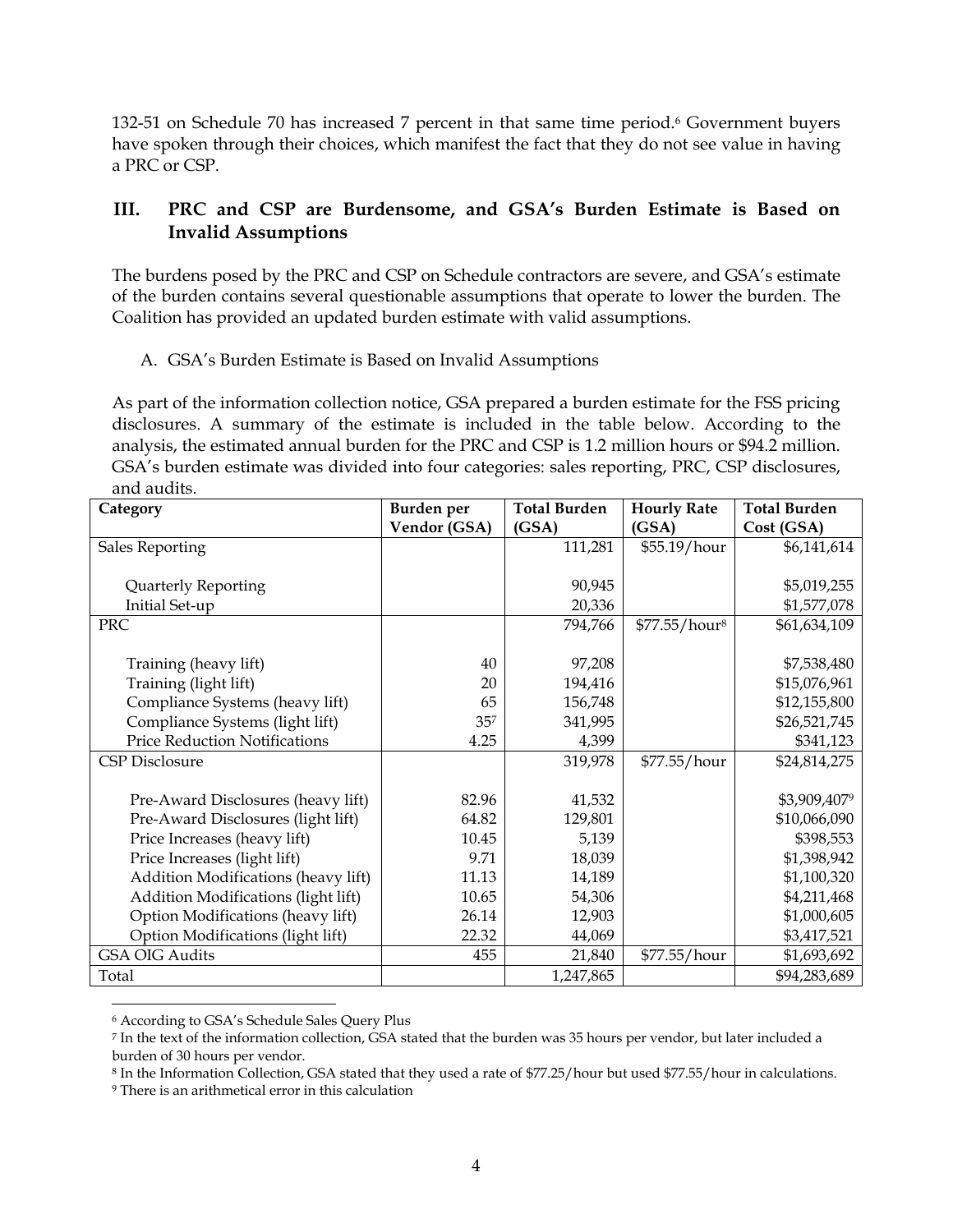There are three assumptions in this burden analysis:

- That the burden of CSP disclosure on industry is similar to the burden of CSP disclosure on GSA contracting officers;
- That contractor employees responsible for assuring compliance with the PRC are paid at a fully burdened labor rate of \$77.25/hour; and
- That the burden of the PRC (which was derived from a survey of Coalition members) can be divided across the life of a Schedule contract.
	- 1. The Government's CSP Burden is not Similar to Industry

In calculating the burden of CSP disclosures, GSA relied on a survey of GSA contracting officers and doubled the value to account for the fact that contractors have a larger burden than the Government when preparing a CSP. The Coalition acknowledges that GSA has increased this estimate from its previous information collection (where GSA assumed that industry and Government bore an equal burden), and the Coalition believes this estimate is an accurate representation of the burden for a single contractor employee preparing a CSP.

Contractors often devote significant resources to preparing the CSP. Coalition members report that most CSPs require teams of compliance personnel. Frequently, companies need personnel from their legal, accounting, IT, and contracting teams in order to complete a CSP review. Coalition members also report that seven to ten employees will be responsible for developing and reviewing a CSP. GSA should acknowledge the number of contractor employees involved in a CSP review and multiply the CSP disclosure burden by a factor of seven.

2. Contractor Labor Rate

l

For the FSS pricing disclosure, GSA relied on two labor rates to monetize the burden for industry. For tasks related to quarterly sales reporting by vendors, GSA used a GS-12, Step 5 labor rate (\$55.19/hour) and for tasks related to compliance with the CSP and PRC by vendors, GSA used a GS-14, Step 5 labor rate (77.25/hour<sup>10</sup>). These rates do not account for the significant resources that the PRC and CSP require, particularly from lawyers, accountants, and consultants. Schedule contractors frequently rely on outside assistance to manage their contracts, and GSA's burden estimate should account for that cost.

According to the Department of Justice, the 2019 median hourly rate for a Washington, DC lawyer is \$417/hour.<sup>11</sup> This rate is used for recovering "reasonable" attorney's fees in civil cases. Additionally, research by the House Small Business Committee indicates that the average rate charged by GSA Schedule consultants is between \$15,000 and \$25,000, which, using GSA's burden estimate of 82.96 hours of burden for a contractor employee for heavy lift pre-award CSP disclosures, is equivalent to between \$180/hour and \$301/hour.<sup>12</sup> Feedback from Coalition

<sup>10</sup> GSA stated the labor rate was \$77.25 but used \$77.55 in the final analysis.

<sup>11</sup> The United States Attorney's Office Attorney's Fees Matrix – 2015-2019.

<sup>12</sup> House Committee on Small Business Memorandum, "Hearing: 'GSA's Proposed Transactional Data Rule and its Effect on Small Businesses,'" at 2.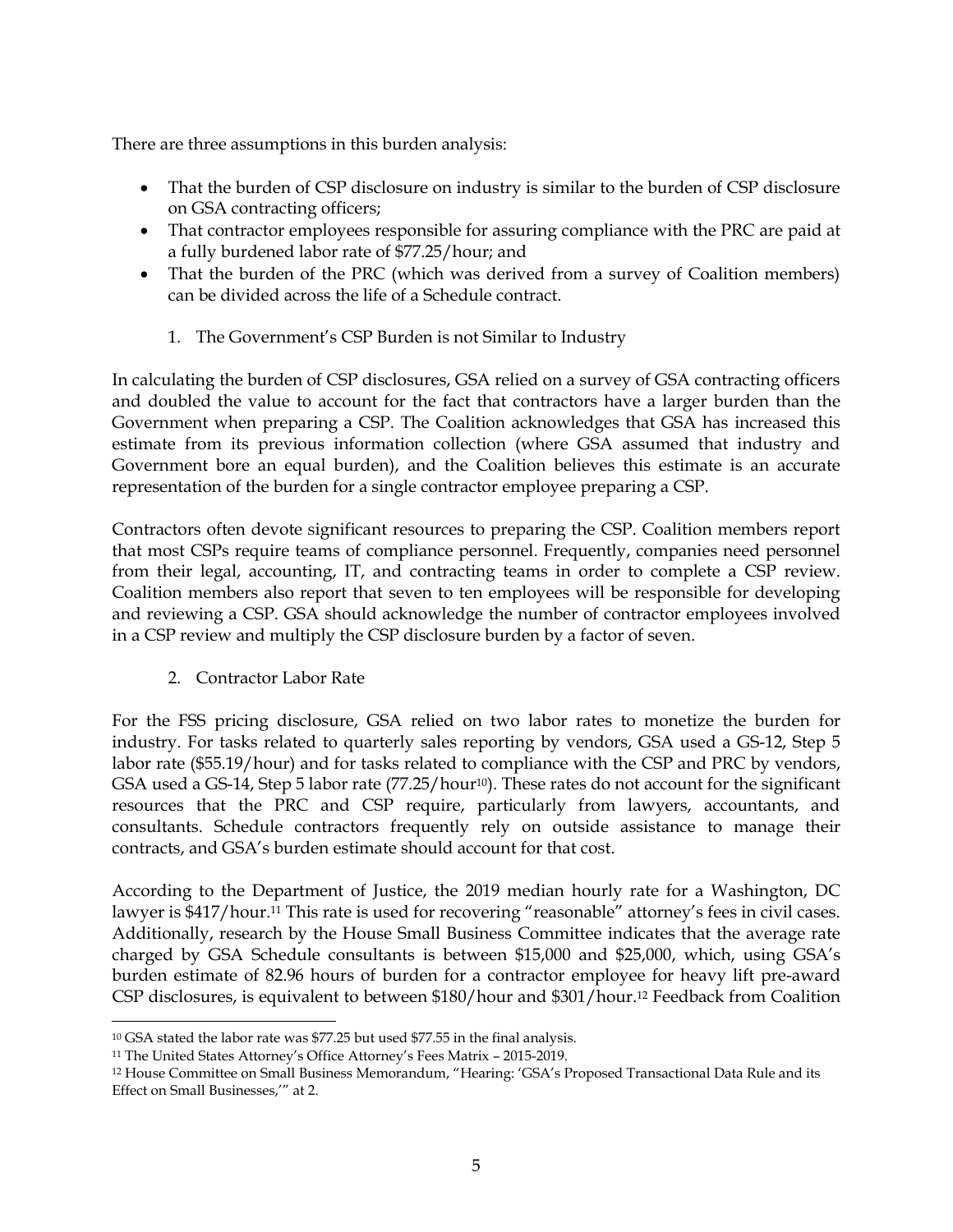members indicates that the internal labor costs for contractors' employees average between \$105/hour and \$175/hour.

3. The PRC Burden

When calculating the burden of the PRC, GSA relied on a survey conducted by the Coalition. In the survey, the Coalition asked members, "What are the estimated total number of hours that your company spends on complying with the PRC on an *annual* basis?" [Emphasis added] According to respondents of the survey, the PRC is burden is approximately 1,290 hours in the first year of a contract and 1,100 hours every year after, or, put another way, the start-up cost is 190 hours, and the annual burden is 1,100 hours.

The Coalition appreciates GSA's willingness to listen to industry about the burden of the PRC. However, when calculating the burden of the PRC, GSA used the first-year burden derived from the Coalition's survey and divided the burden by 20, assuming that the PRC burden should be divided over the life of a 20-year Schedule contract.

The Coalition's survey question explicitly asked for the *annual* burden, not the 20-year burden. Instead of using a burden of 65 hours per respondent, the burden of 1,100 hours per respondent plus an additional burden of 9.5 hours per respondent should be used, which accounts for the 190-hour start-up cost divided over the life of a 20-year contract. GSA had calculated the light lift burden to be about 53 percent of the heavy lift burden. Therefore, a burden of 583 hours (53 percent of 1,100 hours) plus the 9.5 hour start up cost for a total of 592.5 hours is used for the light lift burden.

The Coalition has prepared a table with updated estimates for the burden of the FSS pricing disclosures. Changes from GSA's estimates are noted in italics. Differences between the estimates that are not italicized are the results of rounding.

| Category                                   | Burden per | <b>Total Burden</b> | <b>Hourly Rate</b> | <b>Total Burden</b> |
|--------------------------------------------|------------|---------------------|--------------------|---------------------|
|                                            | Vendor     |                     |                    | Cost                |
| <b>Sales Reporting</b>                     |            | 111,281             | \$55.19/hour       | \$6,141,614         |
|                                            |            |                     |                    |                     |
| Quarterly Reporting                        |            | 90,945              |                    | \$5,019,255         |
| Initial Set-up                             |            | 20,336              |                    | \$1,577,078         |
| <b>Priced Reductions Clause</b>            |            | 9,877,002           | \$77.55/hour       | \$678,701,799       |
|                                            |            |                     |                    |                     |
| Training (heavy lift)                      | 40         | 97,200              |                    | \$7,537,860         |
| Training (light lift)                      | 20         | 194,420             |                    | \$15,077,271        |
| Compliance Systems (heavy lift)            | 1,109.5    | 2,696,085           |                    | \$209,081,392       |
| Compliance Systems (light lift)            | 592.5      | 5,759,693           |                    | \$446,664,153       |
| <b>Price Reduction Notifications</b>       | 4.25       | 4,399               |                    | \$341,123           |
| CSP Disclosure                             |            | 1,690,874           | \$105/hour to      | \$486,971,755       |
|                                            |            |                     | \$471/hour         |                     |
| Pre-Award Disclosures (heavy lift)         | 580.72     | 290,941             | <i>(average</i>    | \$83,790,927        |
| Pre-Award Disclosures (light lift)         | 453.74     | 908,387             | \$288/hour)        | \$261,615,594       |
| Price Increases (heavy lift)               | 10.45      | 5,141               |                    | \$1,480,723         |
| Price Increases (light lift)               | 9.71       | 19,100              |                    | \$5,500,676         |
| <b>Addition Modifications (heavy lift)</b> | 11.13      | 14,191              |                    | \$4,086,936         |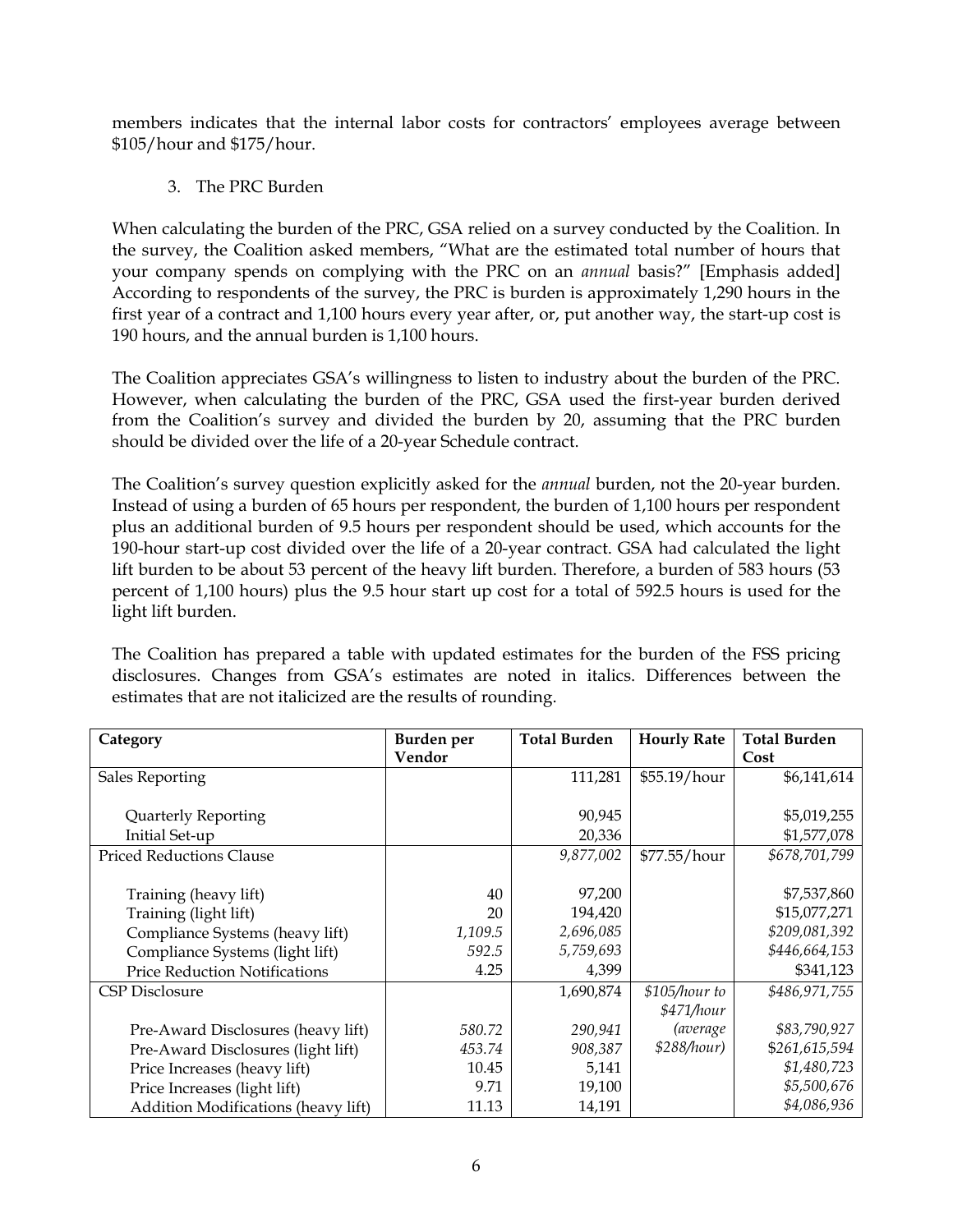| Addition Modifications (light lift) | 10.65  | 54,304     |                                                               | \$15,639,653    |
|-------------------------------------|--------|------------|---------------------------------------------------------------|-----------------|
| Option Modifications (heavy lift)   | 182.98 | 90,392     |                                                               | \$26,032,931    |
| Option Modifications (light lift)   | 156.24 | 308,418    |                                                               | \$88,824,315    |
| GSA OIG Audits                      | 455    | 21,840     | \$105/hour to<br>\$471/hour<br><i>(average</i><br>\$288/hour) | \$6,289,920     |
| Total                               |        | 10,575,791 |                                                               | \$1,178,105,088 |

The Coalition's estimate of the burden for the FSS pricing disclosures is \$1.1 billion per year. While this estimate is significantly larger than GSA's estimate, it is worth noting that this estimate averages to about \$85,000 per GSA Schedule contractor per year (based on 13,809 reported Schedule contractors in 2018).

B. Additional Qualitative Burdens of the PRC and CSP

Beyond the quantitative burdens discussed in the previous section, there are additional qualitative burdens related to the PRC and CSP, which GSA should consider.

1. The PRC Limits Contractors Ability to Compete in the Private Sector

Foremost among these burdens is that the PRC, as a requirement of doing business with the Government, limits contractors' ability to compete in the private sector. The PRC is designed to ensure that the Government receives discounts that companies grant in the commercial market to their basis of award customer. However, the PRC also forces companies into a compliance system that actively discourages discounting in the commercial market, which negatively impacts American consumers and Government agencies. To put this impact in context, were a dominant private sector market player to seek to exercise such disruption of commercial agreements, it would be considered a restraint of trade.

2. There are Significant Ambiguities in the CSP

There are several terms in the CSP that are not defined, including: standard practices, deviations from standard practices, non-standard practice, best price, best discount, exceptions, and basis of award. All the terms are critical to the interpretation of the CSP, and yet, leaving them undefined presents an additional burden for industry. These ambiguities create risks for contractors in the form of OIG audits and potential civil False Claims Act (FCA) cases arising from misunderstandings of ambiguous terms.

3. GSA's Pricing Policy

GSA's pricing policy for the Schedules as stated in GSAR 538.270 is to seek the price offered to the contractor's "most favored customer." This negotiation goal ignores crucial market realities about the Schedules program and creates another cost for industry. Ultimately, Schedule contracts represent an opportunity to compete and a guaranteed \$2,500 contract minimum. Low prices are driven by competition on orders in response to known requirements.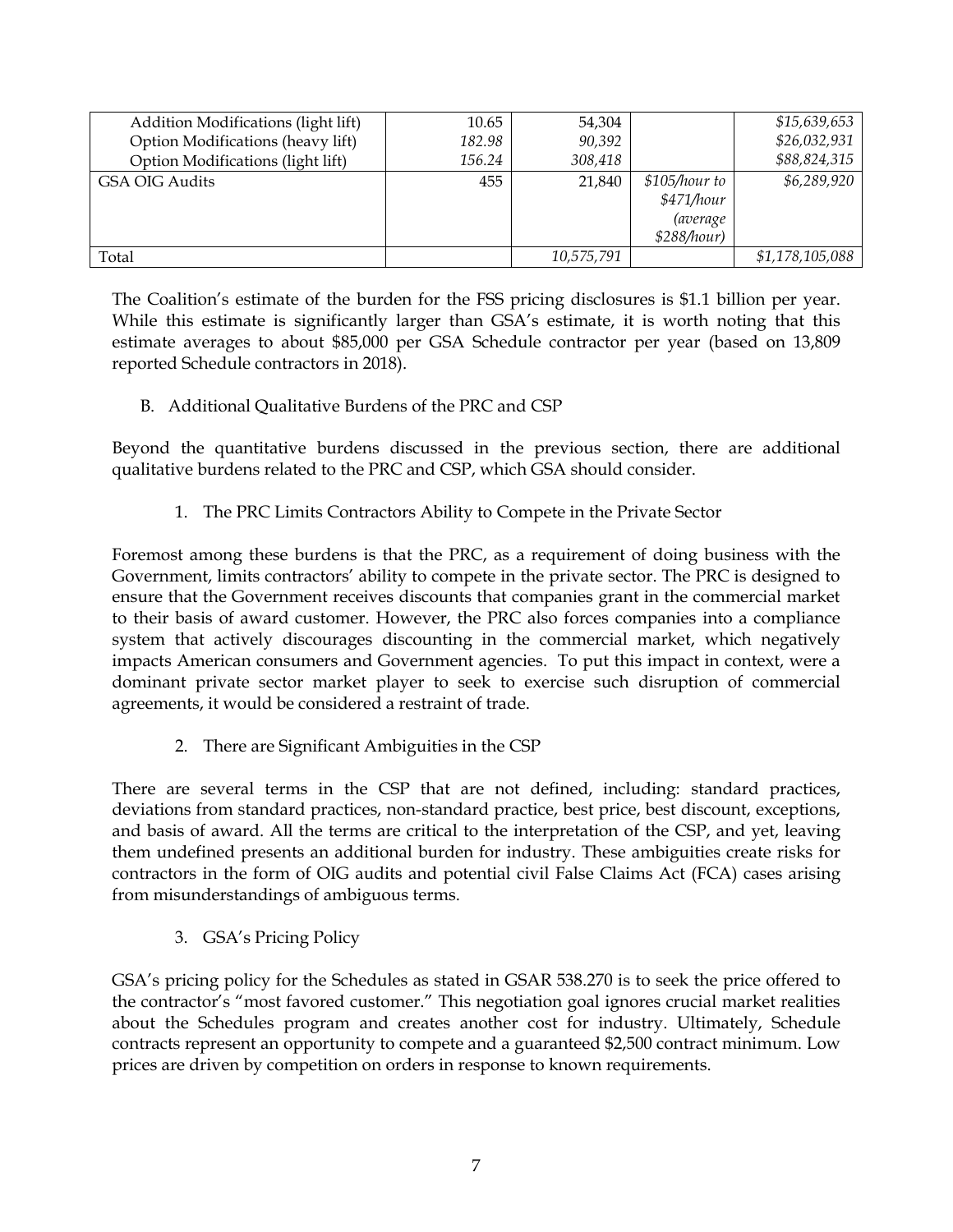Significantly, the Schedules are designed to foster this competition at the task order level. As GSA Administrator Emily Murphy noted in her confirmation hearing:

[W]e set a price on our GSA Schedule contracts. It is, more or less, like the rack rate on the back of the hotel room door. It is the most you are ever going to pay. We want to make sure that GSA's contracting officers and our policies support really vigorous competition at the task order level, because that is the amount we are actually going to spend, and so we get the best deal there, that we get the most competition we can there.<sup>13</sup>

The ability for customers to negotiate additional discounts from the Schedule price is an important feature of the Schedules program. GSA's pricing policies should encourage industry participation in the Schedules, reduce the burden of negotiating pricing at the contract level, and encourage greater competition at the order level.

4. Limiting Competition

As was already discussed, the best way to ensure fair and reasonable pricing is through competition for task and delivery orders. The burdens and associated risks of the PRC and CSP, however, are so high that some companies choose not to compete in the market. In fact, several Coalition members have stated that the main reason they choose not to hold a Schedule contract is the burden associated with the PRC and CSP is too large to justify the benefits. By continuing to utilize the PRC and CSP, GSA is limiting competition and access to innovation through the Schedules, which negatively impacts agency buyers.

### **IV. Recommendations**

The Coalition recommends that GSA make the following changes.

- 1. Eliminate the PRC. GSA has indicated that the PRC has minimal benefits for Government customers, and the PRC is extremely burdensome to contractors, costing more than \$1 billion every year.
- 2. As an alternative to the PRC, increase competition for task and delivery orders. GSA has already indicated, the alternative to the PRC is increased competition for task and delivery orders.<sup>14</sup> In order to increase competition, GSA should reduce the burdens of the Schedules to attract more companies, modernize e-Buy (GSA's request for quotes tool), and provide additional resources for marketing the Schedules to Government and industry.
- 3. Reform the CSP.

 $\overline{\phantom{a}}$ 

- a. Provide an alternative CSP format for companies that do not utilize commercial price lists. Allow companies the flexibility to submit their disclosures in formats that appropriately match their internal systems and commercial practices.
- b. Eliminate the terms most favored customer, best price, and best discount.

<sup>13</sup> Senate Committee on Homeland Security & Governmental Affairs Transcript "Nominations of Jeff T.H. Pon, Michael J. Rigas, and Emily J. Murphy," at 30.

<sup>&</sup>lt;sup>14</sup> General Services Administration Acquisition Regulation (GSAR); Transactional Data Reporting, March 4, 2015. 80 FR 11619.